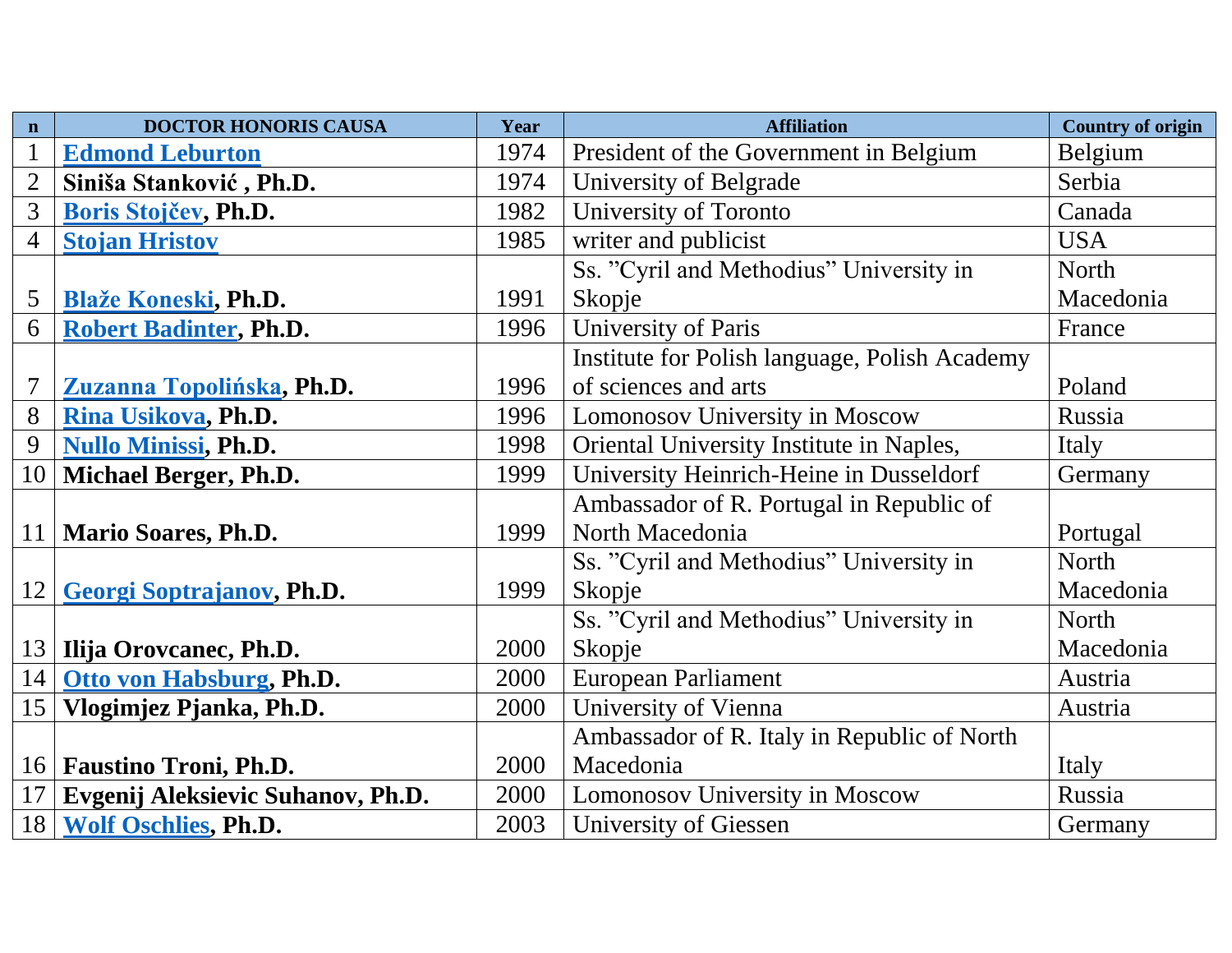|    | 19 Radomir Ivanovic, Ph.D.           | 2005 | University of Novi Sad                      | Serbia      |
|----|--------------------------------------|------|---------------------------------------------|-------------|
| 20 | <b>Gerson Volpin, Ph.D.</b>          | 2005 | University of Haifa                         | Israel      |
| 21 | <b>Stanislav Gajda, Ph.D.</b>        | 2005 | <b>Opole University</b>                     | Poland      |
| 22 | <b>Isak Adizes, Ph.D.</b>            | 2005 | Adizes Institute in Los Angeles             | <b>USA</b>  |
|    |                                      |      | Ss. "Cyril and Methodius" University in     |             |
|    | 23   Margaret Reid, Ph.D.            | 2005 | Skopje                                      | <b>UK</b>   |
|    | 24 Husto Horhe Padron, Ph.D.         | 2005 | poet                                        | Spain       |
|    | 25 Mihajlo Dika, Ph.D.               | 2005 | University of Zagreb                        | Croatia     |
|    | 26   Ivan Kalcev, Ph.D.              | 2006 | Ss. "Climent Ohridski" University in Sofia  | Bulgaria    |
|    |                                      |      | Institute for Macedonian language "Krste    | North       |
|    | 27 Trajko Stamatovski, Ph.D.         | 2006 | Petkov Misirkov"                            | Macedonia   |
|    |                                      |      | World Intellectual Property Organization in |             |
|    | 28   Kamil Idris, Ph.D.              | 2007 | Geneva                                      | Switzerland |
|    | 29 <u>Victor A. Freedman</u> , Ph.D. | 2007 | University of Chicago                       | <b>USA</b>  |
|    | 30   Wilfred Zin, Ph.D.              | 2007 | <b>Technical University of Vienna</b>       | Austria     |
|    |                                      |      |                                             | North       |
|    | 31   Vlatko Stefanovski              | 2007 | musician                                    | Macedonia   |
|    | 32   Maestro Zubin Mehta             | 2007 | conductor and musician                      | Israel      |
|    | 33 Milan Pogacnik, Ph.D.             | 2007 | University of Ljubljana                     | Slovenia    |
|    | 34 Emil Erjavec, Ph.D.               | 2008 | University of Ljubljana                     | Slovenia    |
|    | 35   Boris Pavlovski, Ph.D.          | 2008 | University of Zagreb                        | Croatia     |
| 36 | <b>Giovanni Fiori</b>                | 2008 | Johnson's Control International             | <b>USA</b>  |
| 37 | <b>John Bart</b>                     | 2008 | Johnson's Control International             | <b>USA</b>  |
|    | 38 Henrik Zebrovski, Ph.D.           | 2008 | <b>Wroclaw University of Technology</b>     | Poland      |